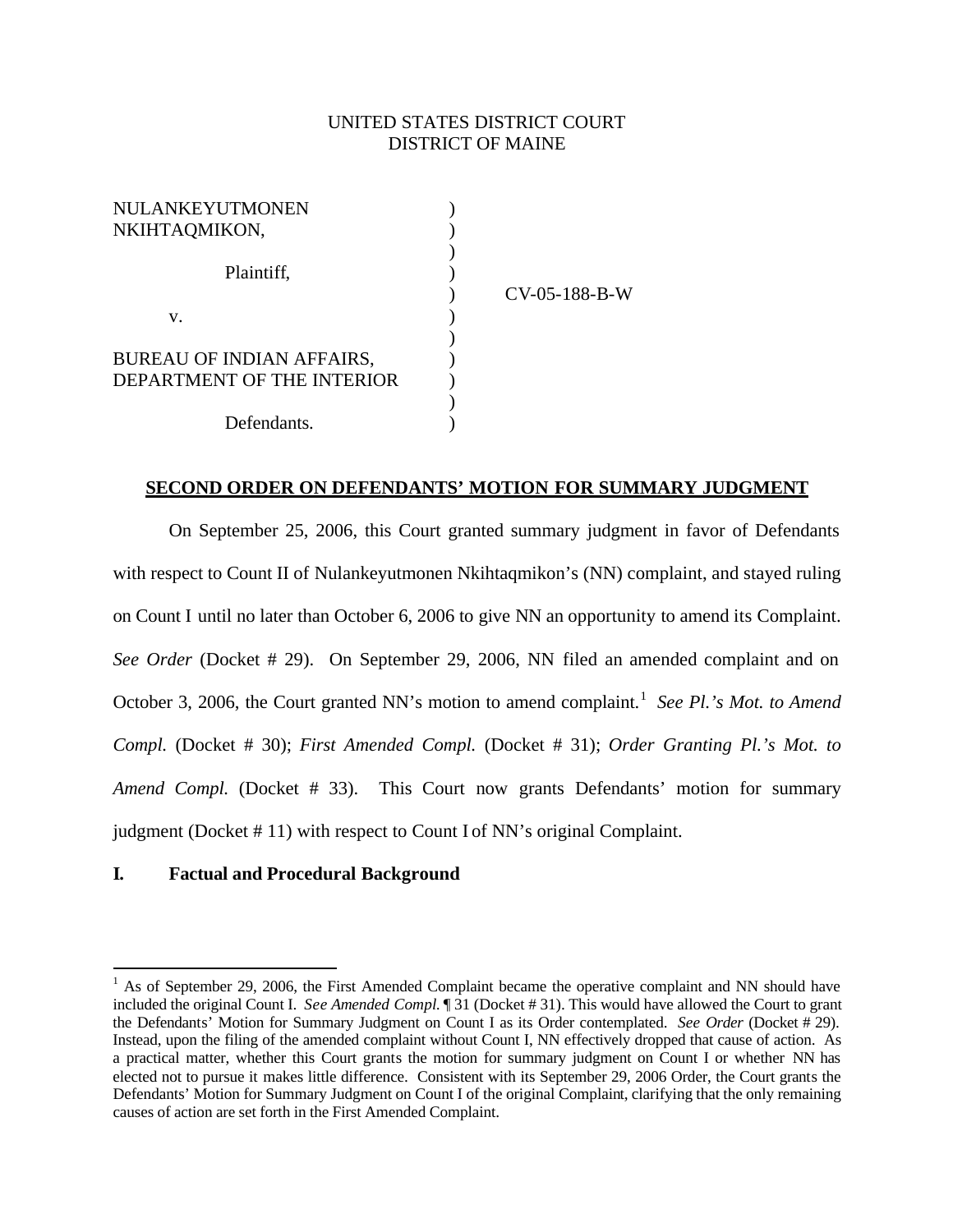On July 11, 2005, NN mailed a FOIA request to the BIA, seeking release of the Solicitor's Opinion and three other categories of information. On August 5, 2005, the BIA responded, but withheld the Solicitor's Opinion in its entirety pursuant to FOIA Exemption 5 for inter-agency or intra-agency communications. Plaintiff appealed the matter to the Department of Interior, but did not receive a ruling on whether the Solicitor's Opinion was wrongfully withheld and on December 6, 2005, NN filed this lawsuit. On April 6, 2006, four months after NN filed this action, the BIA released the Solicitor's Opinion. Having produced the sole document relating to the Complaint, Defendants moved for summary judgment on May 25, 2006. On September 25, 2006, the Court granted the Defendants' motion as to Count II of the Complaint only, allowed NN to file an amended complaint, and stayed its ruling on Count I to allow NN to decide whether to do so. On September 29, 2006, NN filed a motion to amend complaint and on October 3, 2006, this Court granted the motion, making Count I ripe for action on the pending motion for summary judgment.

#### **II. Discussion**

#### **A. Failure to Disclose the Solicitor's Opinion**

In a FOIA case, "once all requested records are surrendered, federal courts have no further statutory function to perform with respect to the particular records that were requested." *Payne Enters., Inc. v. United States,* 837 F.2d 486, 490-91 (D.C. Cir. 1988) (quoting *Perry v. Block,* 684 F.2d 121, 125 (D.C. Cir. 1982)); *Gillin v. IRS,* 980 F.2d 819, 821 (1st Cir. 1992). Defendants point out that only one document – the Solicitor's Opinion – was sought in the Complaint, and therefore "[b]ecause plaintiff has obtained the relief sought in its complaint, and it is not reasonably expected that BIA will (or can) withhold the Solicitor's Opinion from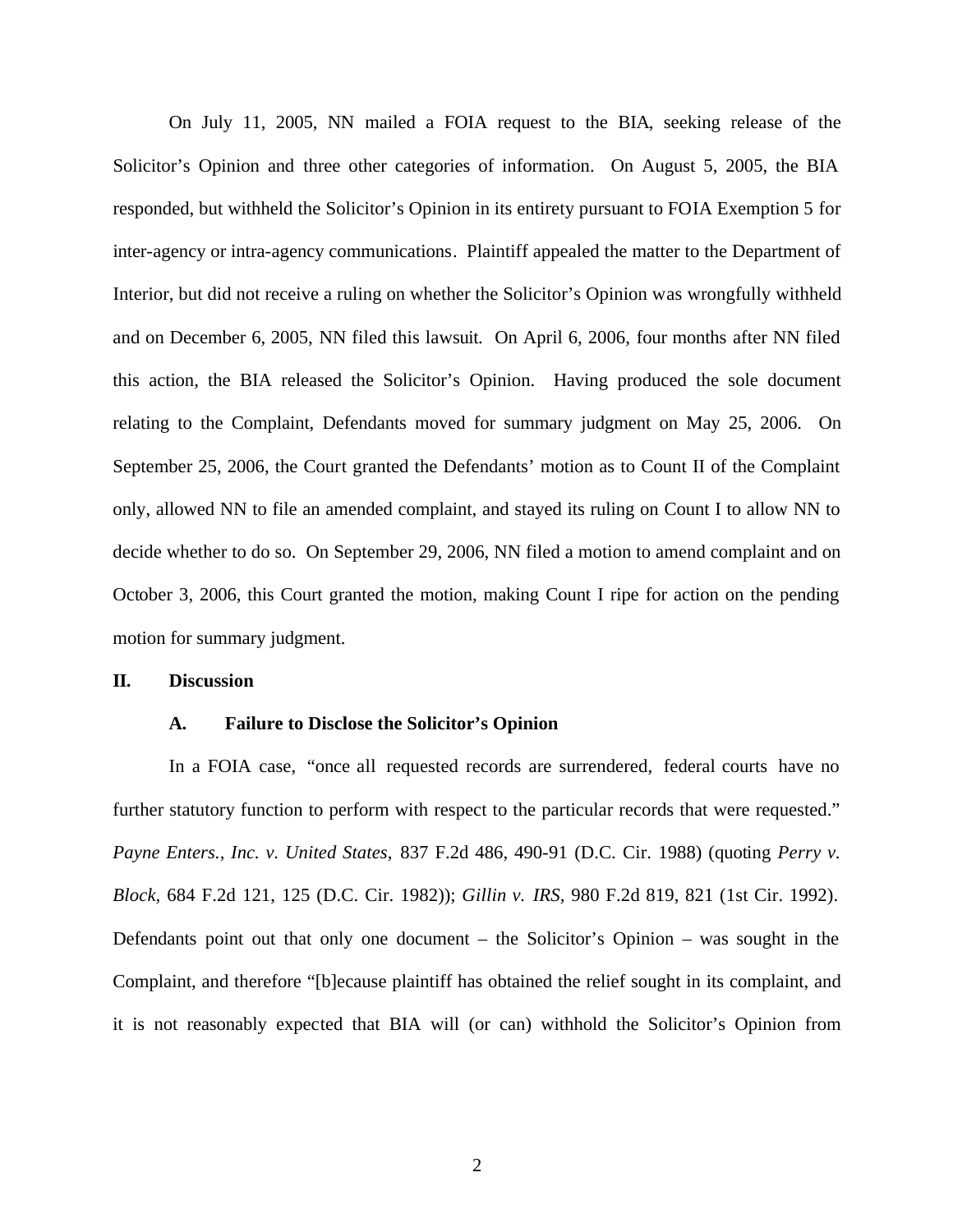plaintiff again, the case is moot and should be dismissed for lack of jurisdiction." *Defs.' Mot.* at 6.

*Payne Enterprises* observed that "even though a party may have obtained relief as to a *specific request* under the FOIA, this will not moot a claim that an agency *policy or practice* will impair the party's lawful access to information in the future." 837 F.2d at 491 (emphasis in original). NN's Complaint makes no challenge to the agency's policy as a whole but rather claims a "Failure to Disclose the Regional Solicitor's Opinion Used by BIA in Approving the Quoddy Bay, LLC Lease." *See Compl.* ¶¶ 18-26. *See also Defs.' Reply to Pl.'s Resp. in Opp'n to Defs.' Mot. for Summ. J.* at 3 (Docket # 16) (*Defs.' Reply*). Because NN failed to make a policy-based challenge and limited its Complaint to the withholding of the Solicitor's Report, and because the BIA subsequently released that document, Count I is therefore moot.

#### **III. Conclusion**

This Court hereby GRANTS Defendants' motion for summary judgment (Docket # 11) regarding Count I of the Complaint.

SO ORDERED.

/s/ John A. Woodcock, Jr. JOHN A. WOODCOCK, JR. UNITED STATES DISTRICT JUDGE

Dated this 3rd day of October, 2006

#### **Plaintiff**

### **NULANKEYUTMONEN NKIHTAQMIKON**

## represented by **DAVID K. MEARS** ENVIRONMENTAL AND NATURAL RESOURCES LAW CLINIC VERMONT LAW SCHOOL CHELSEA STREET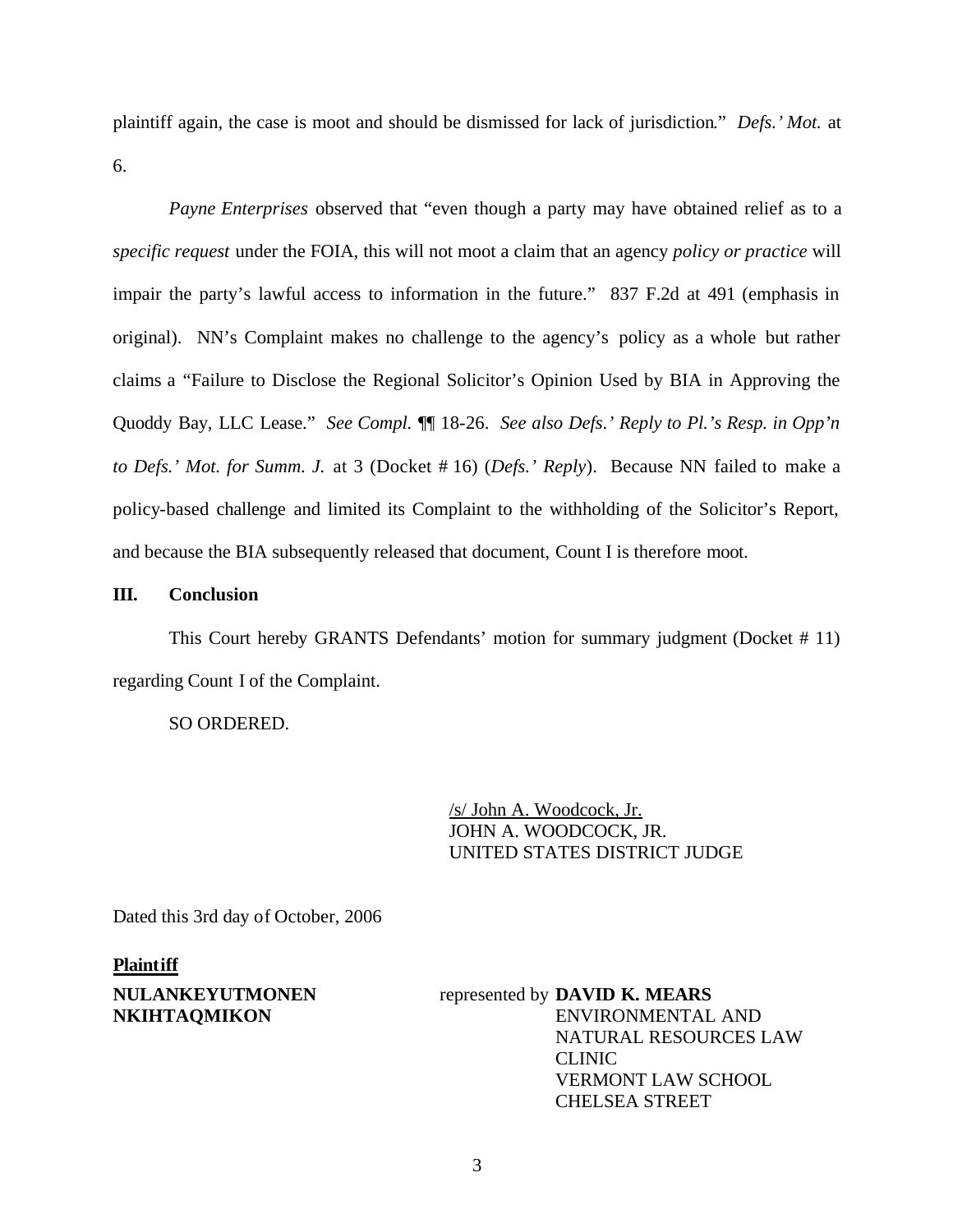P.O. BOX 300 SOUTH ROYALTON, VT 05068 (802) 831 -1627 Email: dmears@vermontlaw.edu *LEAD ATTORNEY ATTORNEY TO BE NOTICED*

### **JUSTIN E. KOLBER**

ENVIRONMENTAL AND NATURAL RESOURCES LAW CLINIC VERMONT LAW SCHOOL CHELSEA STREET P.O. BOX 300 SOUTH ROYALTON, VT 05068 (802) 831 -1626 Email: jkolber@vermontlaw.edu *LEAD ATTORNEY ATTORNEY TO BE NOTICED*

#### **LYNNE A. WILLIAMS**

LAW OFFICE OF LYNNE A. WILLIAMS 13 ALBERT MEADOW BAR HARBOR, ME 04609 207/236 -8485 Email: lwilliamslaw@earthlink.net *LEAD ATTORNEY ATTORNEY TO BE NOTICED*

# **PATRICK A. PARENTEAU**

ENVIRONMENTAL AND NATURAL RESOURCES LAW CLINIC VERMONT LAW SCHOOL CHELSEA STREET P.O. BOX 300 SOUTH ROYALTON, VT 05068 (802) 831 -1305 Email: pparenteau@vermontlaw.edu *LEAD ATTORNEY ATTORNEY TO BE NOTICED*

V.